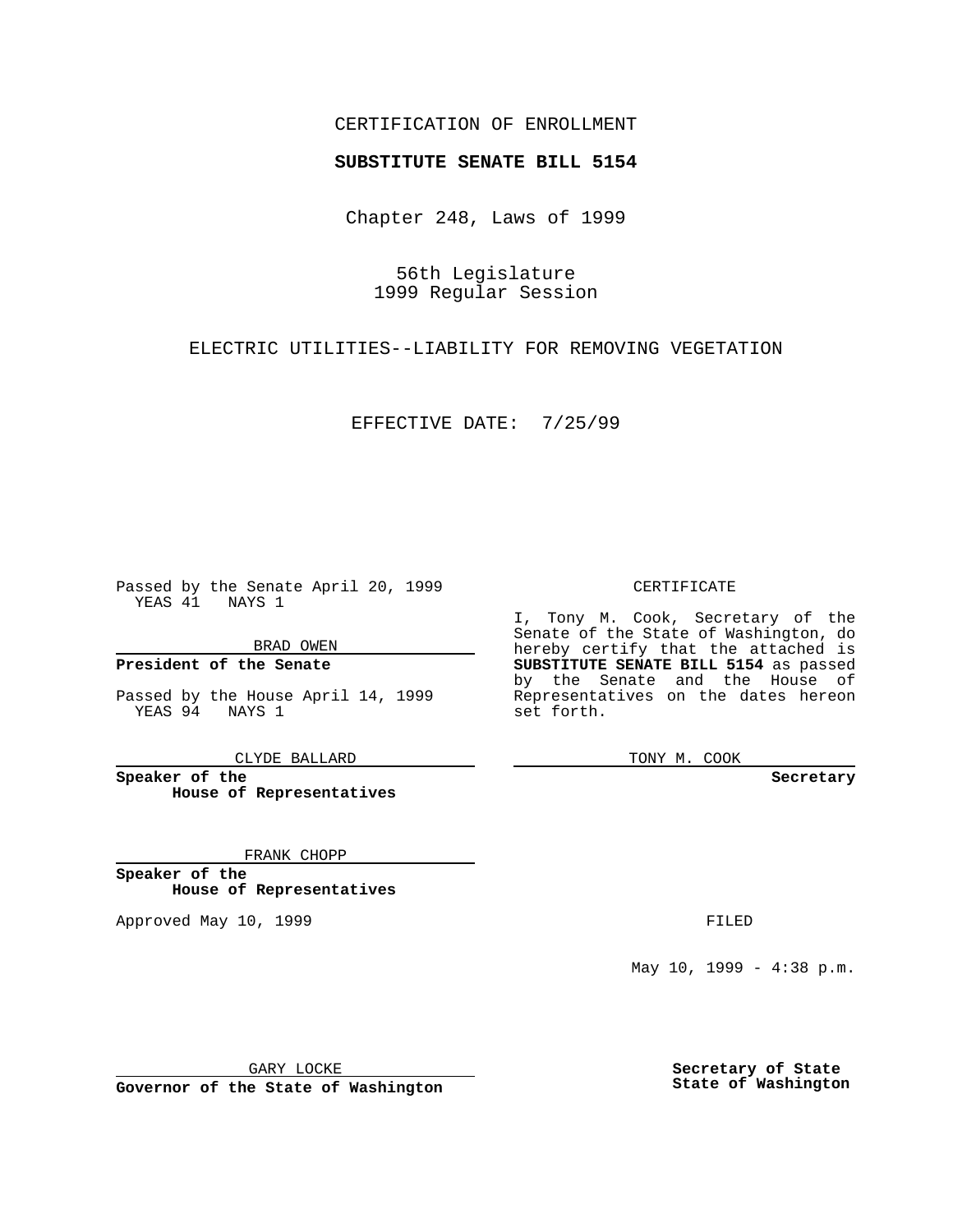## **SUBSTITUTE SENATE BILL 5154** \_\_\_\_\_\_\_\_\_\_\_\_\_\_\_\_\_\_\_\_\_\_\_\_\_\_\_\_\_\_\_\_\_\_\_\_\_\_\_\_\_\_\_\_\_\_\_

\_\_\_\_\_\_\_\_\_\_\_\_\_\_\_\_\_\_\_\_\_\_\_\_\_\_\_\_\_\_\_\_\_\_\_\_\_\_\_\_\_\_\_\_\_\_\_

AS AMENDED BY THE HOUSE

Passed Legislature - 1999 Regular Session

## **State of Washington 56th Legislature 1999 Regular Session**

**By** Senate Committee on Judiciary (originally sponsored by Senators Hargrove, McCaslin, Goings and Heavey)

Read first time 02/18/1999.

 AN ACT Relating to limiting the liability of electric utilities for efforts undertaken to protect their facilities from damage that might be caused by vegetation; amending RCW 4.24.630; and adding a new section to chapter 64.12 RCW.

BE IT ENACTED BY THE LEGISLATURE OF THE STATE OF WASHINGTON:

 NEW SECTION. **Sec. 1.** A new section is added to chapter 64.12 RCW to read as follows:

 (1) An electric utility is immune from liability under RCW 64.12.030, 64.12.040, and 4.24.630 and any claims for general or special damages, including claims of emotional distress, for cutting or removing vegetation located on or originating from land or property adjacent to electric facilities that:

 (a) Has come in contact with or caused damage to electric facilities;

 (b) Poses an imminent hazard to the general public health, safety, or welfare and the electric utility provides notice and makes a reasonable effort to obtain an agreement from the resident or property owner present on the property to trim or remove such hazard. For purposes of this subsection (1)(b), notice may be provided by posting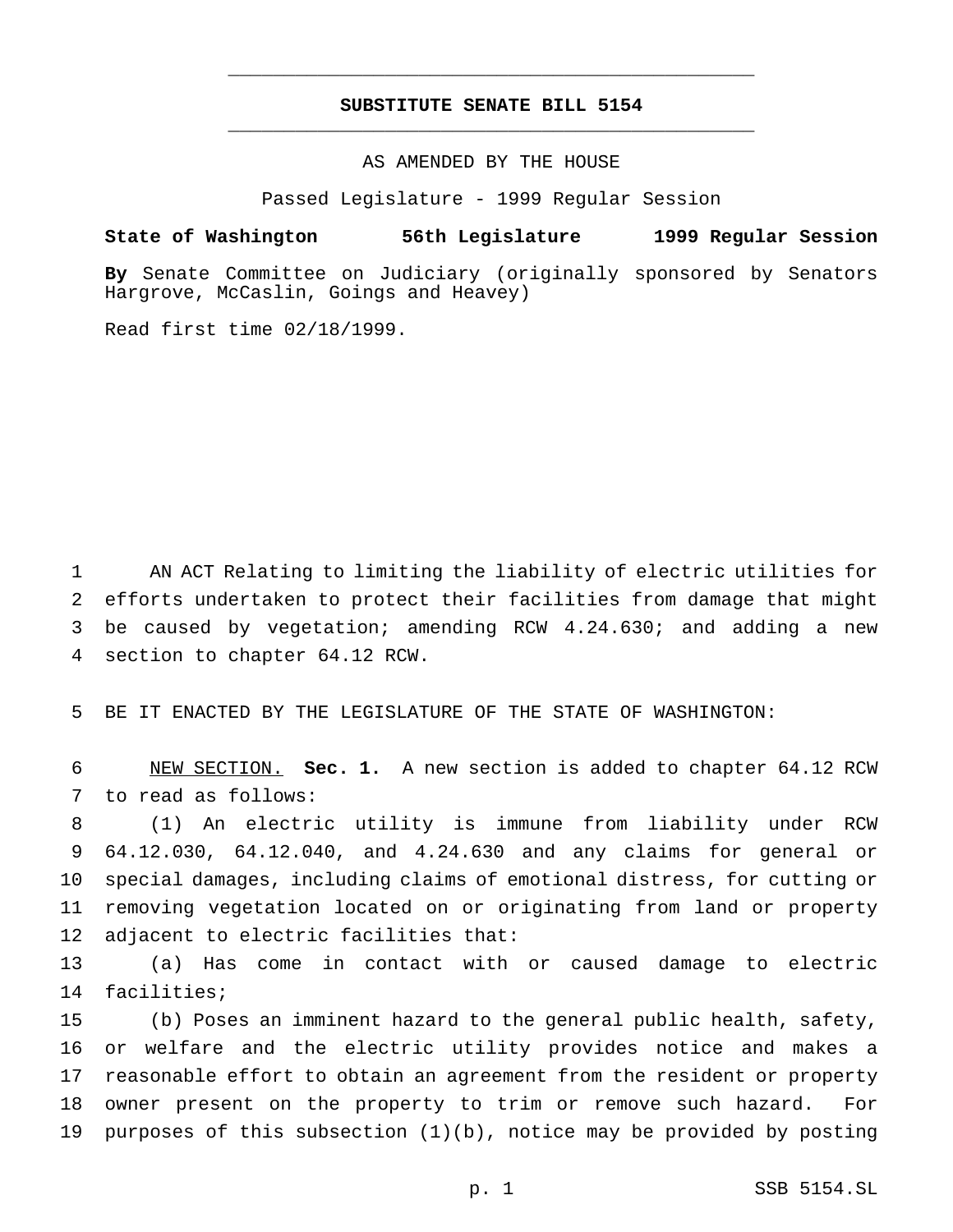a notice or flier in a conspicuous location on the affected property that gives a good faith estimate of the time frame in which the electric utility's trimming or removal work must occur, specifies how the electric utility may be contacted, and explains the responsibility of the resident or property owner to respond pursuant to the requirements of the notice. An electric utility may act without agreement if the resident or property owner fails to respond pursuant to the requirements of the notice. No notice or agreement is necessary if the electric utility's action is necessary to protect life, property, or restore electric service; or

 (c) Poses a potential threat to damage electric facilities and the electric utility attempts written notice by mail to the last known address of record indicating the intent to act or remove vegetation and secures agreement from the affected property owner of record for the cutting, removing, and disposition of the vegetation. Such notice shall include a brief statement of the need and nature of the work intended that will impact the owner's property or vegetation, a good faith estimate of the time frame in which such work will occur, and how the utility can be contacted regarding the cutting or removal of vegetation. If the affected property owner fails to respond to a notice from the electric utility within two weeks of the date the electric utility provided notice, the electric utility may secure agreement from a resident of the affected property for the cutting, removing, and disposition of vegetation.

 (2)(a) A hazard to the general public health, safety, or welfare is deemed to exist when:

 (i) Vegetation has encroached upon electric facilities by overhanging or growing in such close proximity to overhead electric facilities that it constitutes an electrical hazard under applicable electrical construction codes or state and federal health and safety regulations governing persons who are employed or retained by, or on behalf of, an electric utility to construct, maintain, inspect, and repair electric facilities or to trim or remove vegetation; or

 (ii) Vegetation is visibly diseased, dead, or dying and has been determined by a qualified forester or certified arborist employed or retained by, or on behalf of, an electric utility to be of such proximity to electric facilities that trimming or removal of the vegetation is necessary to avoid contact between the vegetation and electric facilities.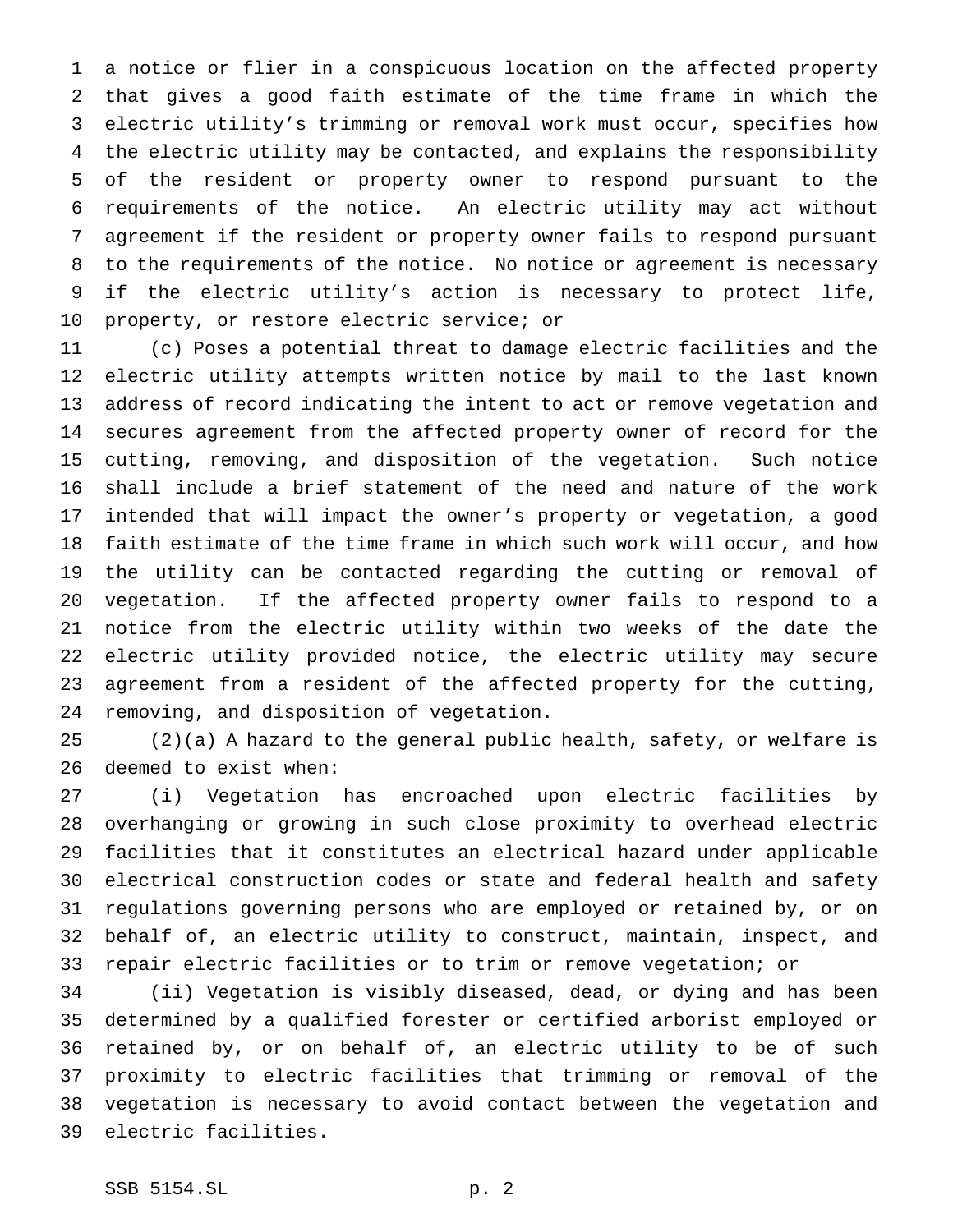(b) The factors to be considered in determining the extent of trimming required to remove a hazard to the general public health, safety, or welfare may include normal tree growth, the combined movement of trees and conductors under adverse weather conditions, voltage, and sagging of conductors at elevated temperatures.

 (3) A potential threat to damage electric facilities exists when vegetation is of such size, condition, and proximity to electric facilities that it can be reasonably expected to cause damage to electric facilities and, based upon this standard, the vegetation has been determined to pose a potential threat by a qualified forester or certified arborist employed or retained by or on behalf of an electric utility.

(4) For the purposes of this section:

 (a) "Electric facilities" means lines, conduits, ducts, poles, wires, pipes, conductors, cables, cross-arms, receivers, transmitters, transformers, instruments, machines, appliances, instrumentalities, and all devices and apparatus used, operated, owned, or controlled by an electric utility, for the purposes of manufacturing, transforming, transmitting, distributing, selling, or furnishing electricity.

 (b) "Electric utility" means an electrical company, as defined under RCW 80.04.010, a municipal electric utility formed under Title 35 RCW, a public utility district formed under Title 54 RCW, an irrigation district formed under chapter 87.03 RCW, a cooperative formed under chapter 23.86 RCW, and a mutual corporation or association formed under chapter 24.06 RCW, that is engaged in the business of distributing electricity in the state.

(c) "Vegetation" means trees, timber, or shrubs.

 **Sec. 2.** RCW 4.24.630 and 1994 c 280 s 1 are each amended to read as follows:

 (1) Every person who goes onto the land of another and who removes timber, crops, minerals, or other similar valuable property from the land, or wrongfully causes waste or injury to the land, or wrongfully injures personal property or improvements to real estate on the land, is liable to the injured party for treble the amount of the damages caused by the removal, waste, or injury. For purposes of this section, a person acts "wrongfully" if the person intentionally and unreasonably commits the act or acts while knowing, or having reason to know, that he or she lacks authorization to so act. Damages recoverable under